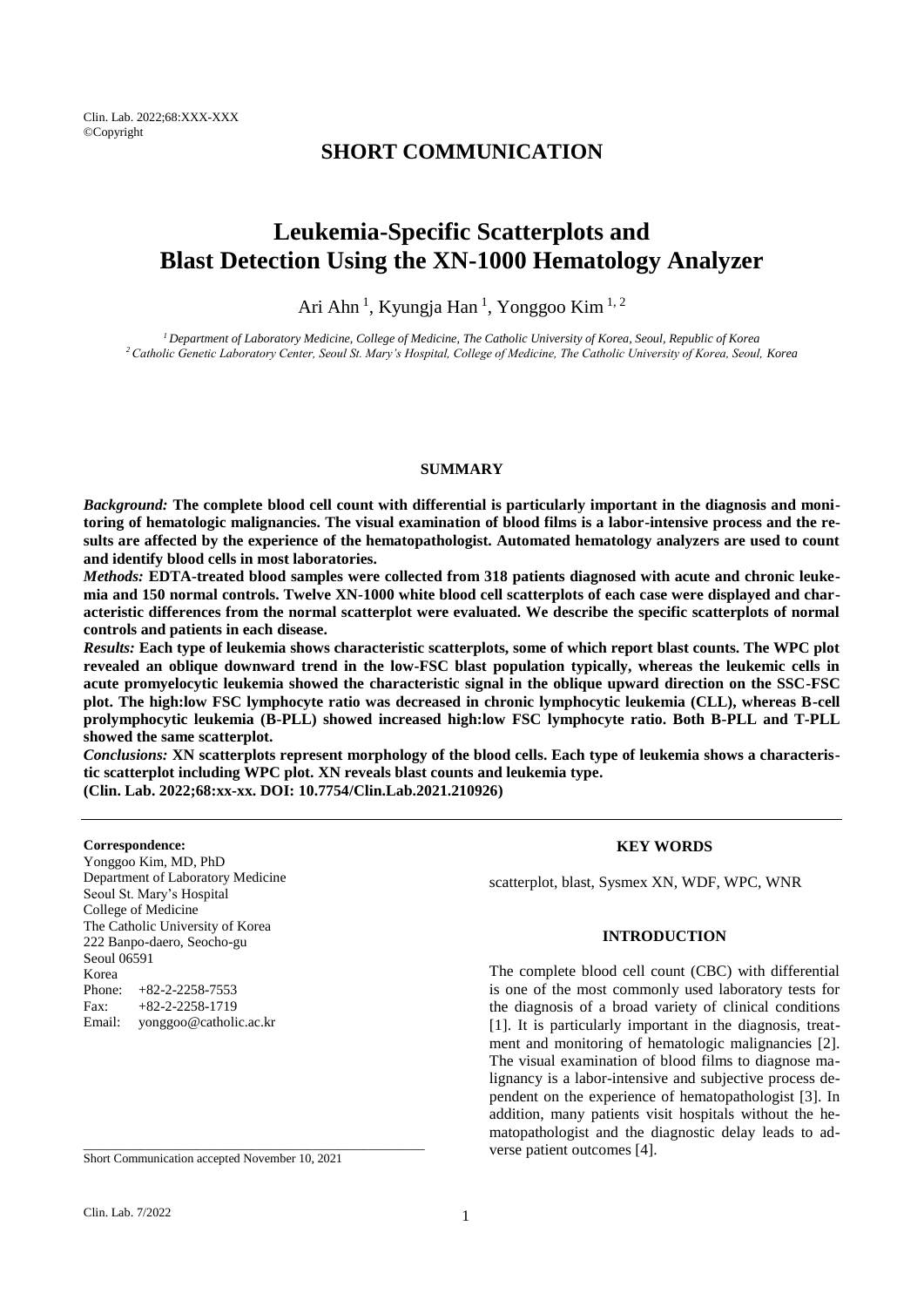Automated hematology analyzers are used to count and identify blood cells with high levels of accuracy, efficiency, throughput, and short turnaround times in most laboratories [5]. However, the automated differential count is not adequate and limited flags are provided to users. Few studies have evaluated the blast flagging capabilities of Sysmex XN series, specifically in patients with hematologic malignancies [5,6]. Scatterplots representing the blood cell morphology can be used to identify differences and flag patients with hematologic diseases compared with those without. In this study, the XN scatterplots of samples obtained from patients with various hematologic malignancies were analyzed to identify the unique disease characteristics and detect the blasts in the respective diseases.

## **MATERIALS AND METHODS**

The study enrolled a total of 468 patients who underwent a CBC with differential at Seoul St. Mary's Hospital. EDTA-anticoagulated blood samples were obtained from patients. The study involved 318 patients with hematologic malignancies (79 acute myeloid leukemia (AML), 10 acute promyelocytic leukemia (APL), 85 acute lymphoblastic leukemia (ALL), 51 chronic myeloid leukemia (CML), 90 chronic lymphocytic leukemia (CLL), 2 B-cell prolymphocytic leukemia (B-PLL), and 1 T-cell prolymphocytic leukemia (T-PLL)) who were diagnosed with or treated for the disease. Normal controls included 150 subjects undergoing worker's health examination. The study was approved by our institutional review board (KIRB-00626\_5-002).

Sysmex XN-1000 hematology analyzers (Sysmex, Kobe, Japan) were used to display white blood cell (WBC) scatterplots of each case. For each case, image files related to the WBC differential (WDF), white precursor and pathological cell (WPC), and WBC and nucleated red blood cell (WNR) channels were generated with the respective parameters: forward scatter (FSC), side fluorescence light (SFL), and side scatter (SSC). The value of FSC and SSC are proportional to the size and internal complexity of the cell, respectively. In addition, the intensity of SFL reflects the cell's DNA/RNA content [7]. The biparametric analyses were performed as regards the populations of WBC. According to the characteristic differences of scatterplot, each case was classified and each formula for blast counting was described by two independent, blinded hematopathologists.

## **RESULTS**

In normal scatterplots, the WDF channels showed excellent separation of neutrophils, lymphocytes, monocytes, and eosinophils especially on an FSC-SFL plot. Each WBC class was displayed in unique color: neutrophils in pale blue, lymphocytes in pink, monocytes in green, eosinophils in red, and debris in blue. The WPC

channels were distinct from WDF or WNR channels. The lymphocytes were clearly divided into low- and high-FSC populations, based on SSC-FSC plots. All WBCs showed relatively similar SFL. The monocytes showed a higher SFL population than lymphocytes but lower than neutrophils on FSC-SFL plots. The WNR channels separated basophils and nucleated red blood cells from other WBCs. The basophils showed higher FSC and SFL than other WBCs, and were displayed as yellow dots.

The leukemic blast population including both myeloblasts and lymphoblasts showed low FSC and SSC and diffuse SFL distribution, and were usually counted as monocytes on WDF channels. In AML, the myeloblast population was separated from other WBCs, especially lymphocytes, using WDF and WPC channels. In WPC channels, the myeloblasts and lymphoblasts showed low SSC and low-to-medium FSC. The low-FSC population showed an oblique downward trend on the FSC-SFL plot. The true monocytes with medium FSC and high SFL were separated from other WBCs on the FSC-SFL plot. Thus, the number of myeloblasts can be calculated using the monocyte count on the WDF and WPC channels.

*Myeloblast count = monocyte count on the WDF monocyte count on the WPC*

Lymphocytes could not be separated on any channel in ALL. Thus, the number of lymphoblasts is limited by the monocyte count on the WDF and WPC channels.

*Lymphoblasts + lymphocytes = monocytes count on the WDF - monocytes count on the WPC*

The leukemic cells of APL showed low FSC and SSC and diffuse SFL distribution, and were usually counted as monocytes on WDF channels. In WPC channels, the leukemic cells showed medium SSC and low to high FSC, and the characteristic signal with an oblique upward direction on the SSC-FSC plot. The monocytes could not be separated on any channel. Thus, the number of leukemic cells is limited by the monocyte count on the WDF channels (Figure 1).

*APL leukemic cells + monocytes = monocyte count on the WDF*

CML typically presents as severe leukocytosis, immature granulocytosis, neutrophilia, eosinophilia, and basophilia. The number of basophils and blasts are increased depending on disease progress. A huge population of the immature granulocytes and neutrophils with low FSC and medium-to-high SFL can be separated from other WBCs on WDF channels. In WPC channels, the basophils and/or blasts with medium SSC and FSC were separated from other WBCs, and showed lower SSC and higher FSC than monocytes. In case of increased blasts, the low-FSC population showed an oblique downward trend on the FSC-SFL plot. The basophils showed medium SSC and high FSC, but were under-counted on WNR channels.

CLL and PLL typically manifest severe lymphocytosis, and leukemic cells are separated from other WBCs, except lymphocytes. They show low SSC and FSC, and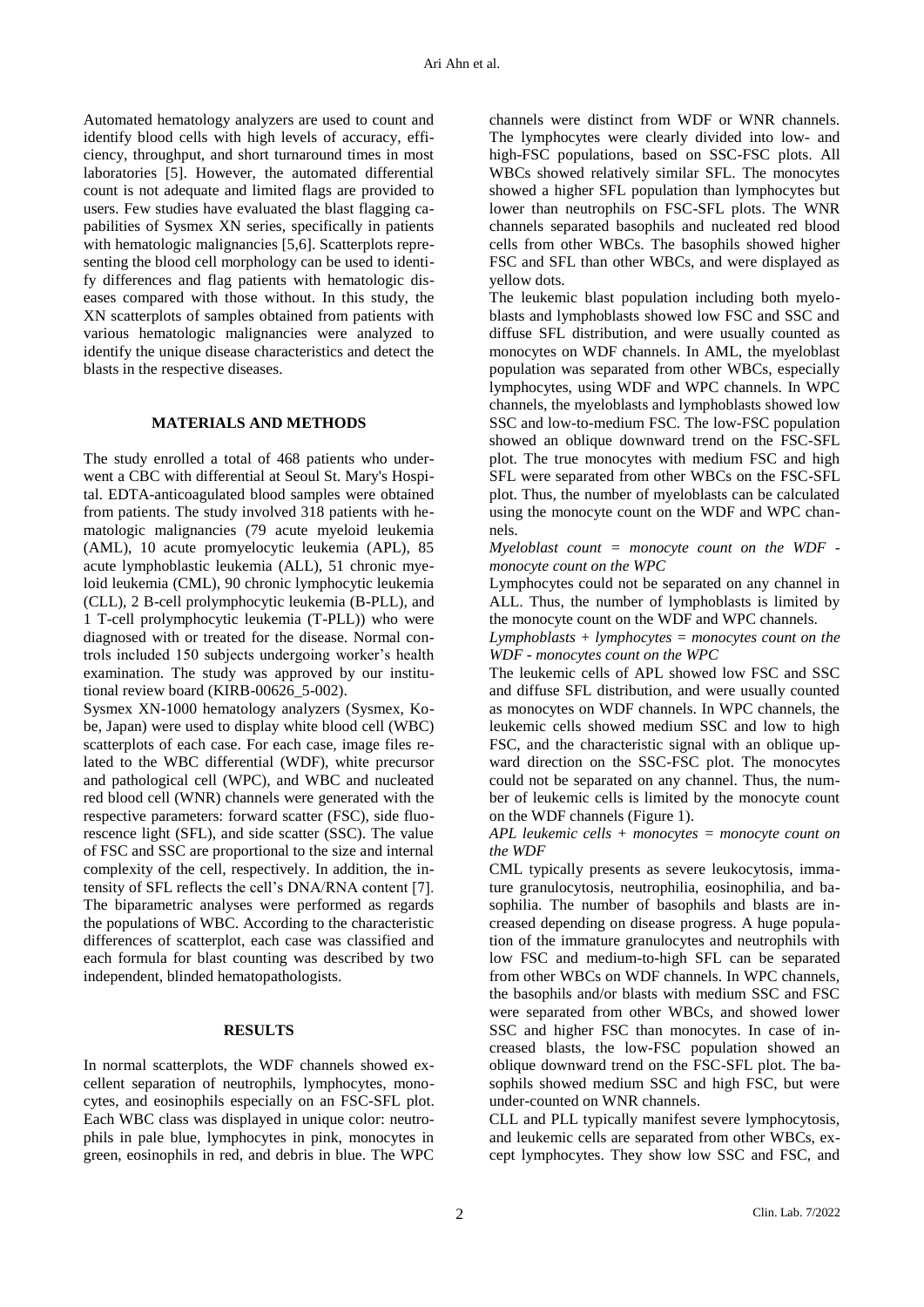

**Figure 1. Sysmex XN scatterplots of normal controls and patients with acute leukemia.**

**In normal controls, each white blood cell (WBC) class is displayed in a unique color, neutrophils (NE) in pale blue, lymphocytes (LY) in pink, monocytes (MO) in green, eosinophils (EO) in red and debris in blue on WDF channels. The basophils (BA) showed higher SFL and FSC than the other WBCs and are displayed in yellow on WNR channels. In acute myeloid leukemia (AML) and acute lymphoblastic leukemia (ALL), the blast population with low FSC and diffuse SFL distribution were counted as monocytes on WDF channels. The blasts showed low SSC and low or medium FSC on WPC channels, and the low-FSC population showed an oblique downward direction on the FSC-SFL plot. The true monocytes with medium FSC and high SFL were separated from other white blood cells on the FSC-SFL plot, but lymphoblasts and lymphocytes could not be separated on any channel. In acute promyelocytic leukemia (APL), the leukemic populations with low FSC and SSC and diffuse SFL distribution were usually counted as monocytes on WDF channels. The leukemic cells on WPC channels showed medium SSC and low-to-high FSC, and the characteristic signal with oblique upward direction on the SSC-FSC plot. The monocytes could not be separated on any channel.**

Abbreviations: WDF - white blood cell differential, SFL - side fluorescence light, FSC - forward scatter, WNR - white blood cell and nucleated **red blood cell, SSC - side scatter, WPC - white precursor and pathological cell.**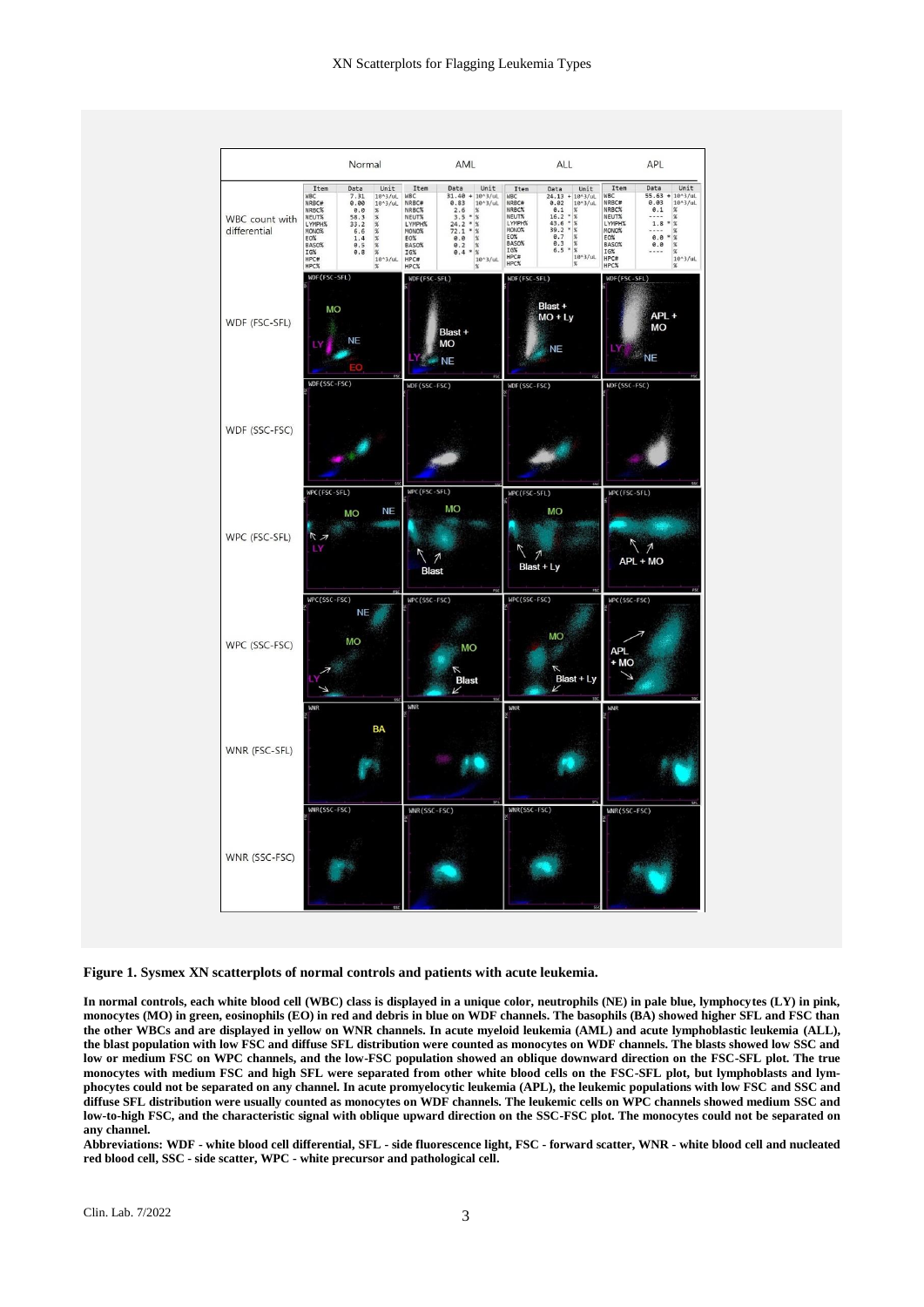

**Figure 2. Sysmex XN scatterplots of patients with chronic leukemia.**

**In chronic myeloid leukemia in chronic phase (CML-CP), a huge population of the immature granulocytes (IG) and neutrophils (NE) showed low FSC and medium-to-high SFL and were separated from other white blood cells (WBCs) on WDF channels. The basophils (BA) and/or blasts with medium SSC and FSC were clearly separated from other WBCs on WPC channels and showed lower SSC and higher FSC than monocytes (MO). In blast phase (CML-BP), the low-FSC population showed an oblique downward direction on the FSC-SFL plot. The basophils showed medium SSC and high FSC on WPC and WNR channels. In chronic lymphocytic leukemia (CLL) and T-cell prolymphocytic leukemia (PLL), the leukemic cells were separated from other WBCs, except lymphocytes. They showed low SSC and FSC, and were usually counted as lymphocytes on WDF channels. On WPC channels, CLL cells showed low FSC and diffuse SSC and SFL distribution. Thus, the high:low FSC lymphocyte ratio was decreased. However, PLL cells showed medium FSC, SSC, and SFL on WPC channels. Thus, the high:low FSC lymphocyte ratio was increased.**

**Abbreviations: FSC - forward scatter, SFL - side fluorescence light, WDF - white blood cell differential, WPC - white precursor and pathological cell, WNR - white blood cell and nucleated red blood cell, LY - lymphocytes.**

are usually counted as lymphocytes on WDF channels. In WPC channels, CLL cells showed low FSC and diffuse SSC and SFL distribution. Thus, the high:low FSC lymphocyte ratio was decreased and most CLL cases showed the characteristic scatterplots even under a low

lymphocyte count during treatment. However, PLL cells showed medium FSC, SSC, and SFL on WPC channels. Thus, the high:low FSC lymphocyte ratio was increased, and both B-PLL and T-PLL showed the same scatterplot (data not shown) (Figure 2).